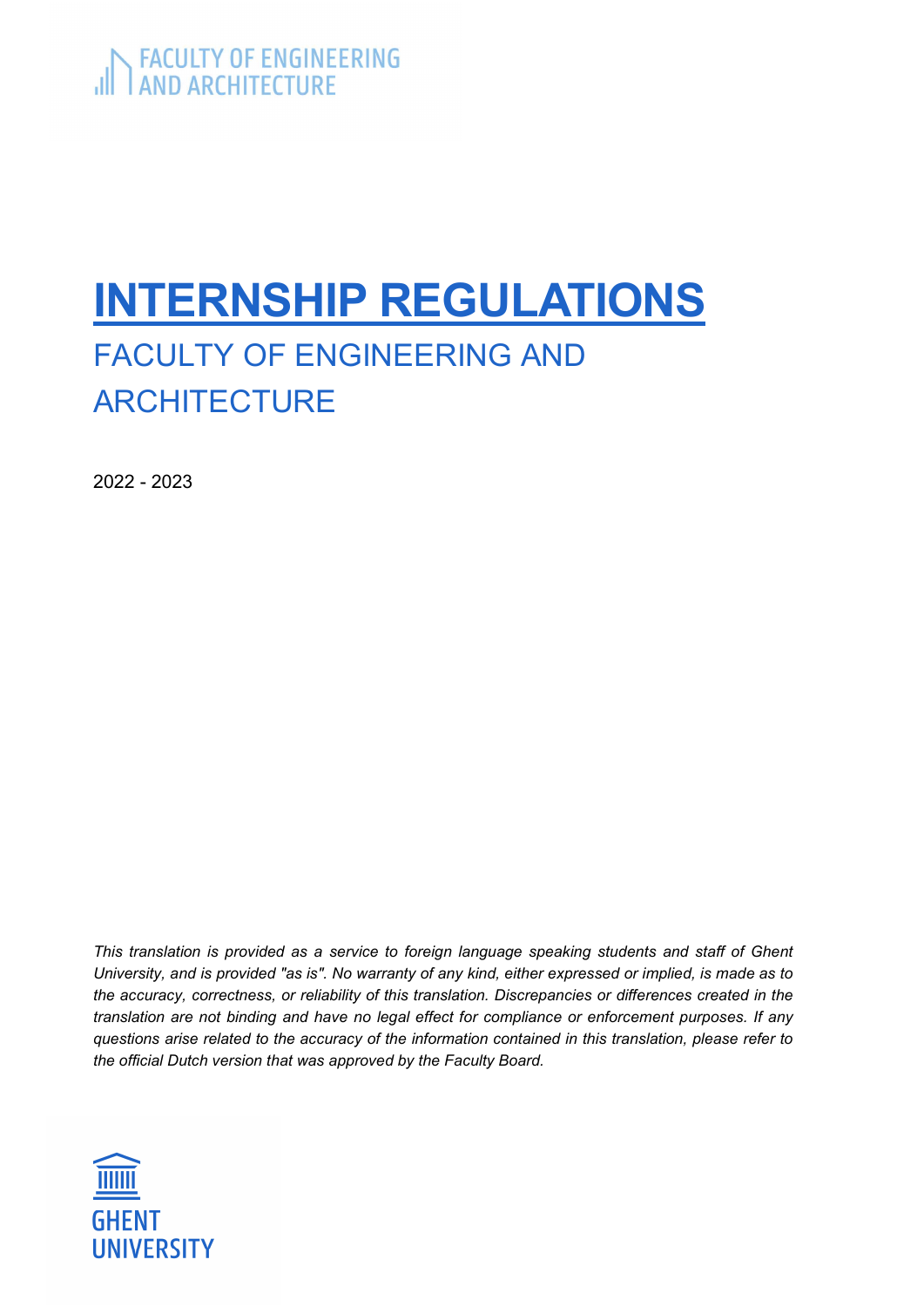The Faculty of Engineering and Architecture offers students the opportunity to take up an internship in a company or external organization or within a research environment. Internships can always be done on a voluntar basis, but are usually included as an elective course in the student's study programme:

Engineering science and architecture:

- o Industry Internship Engineering Science and Architecture (6 ECTS, all programmes)
- o Research Internship (3 or 6 ECTS, some programmes)

Engineering technology:

- $\circ$  Industry Internship Engineering Technology (3 or 6 ECTS, some programmes)
- o Research Internship (3 or 6 ECTS, some programmes)

It is the student's responsibility to check which internship can be included in the curriculum within their study programme and whether a limitation is imposed on the maximum number of ECTS that can be included in the curriculum for an internship (see UGent study guide).

The student is supported throughout the internship by the company internship mentor. The academic supervisor, affiliated with the Faculty of Engineering and Architecture, is responsible for supervising the student from Ghent University and (together with the internship mentor) assessing the internship. The chair of the Internship Committee oversees the administrative process.

All different types of internships follow quite the same administrative procedure. Where differences occur, they are made explicit in this document. For all internships (including voluntary internships), the procedure is supported by the Plato web application (plato.ea.ugent.be).

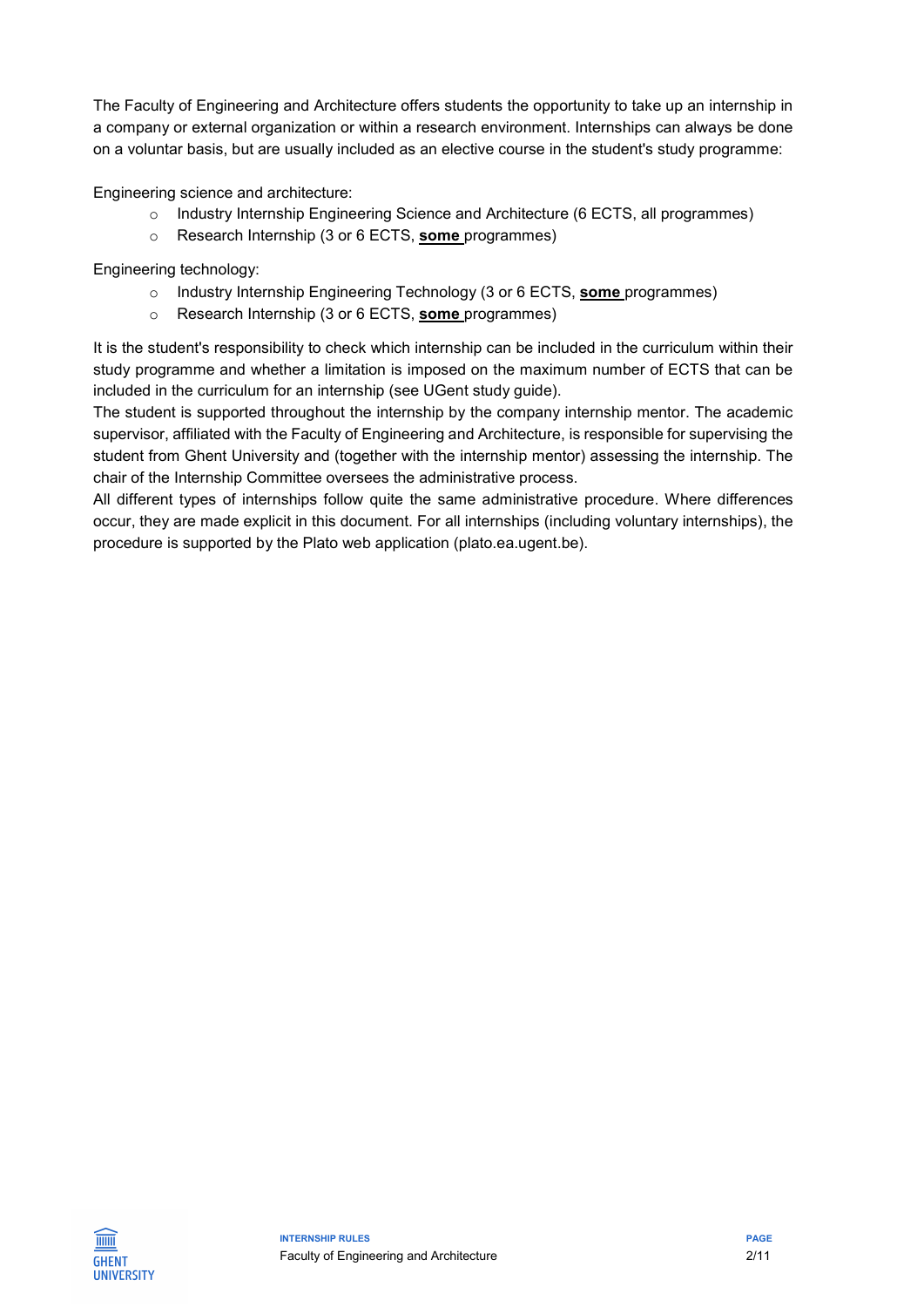# 1 CHARACTERISTICS OF THE DIFFERENT TYPES OF **INTERNSHIP**

### 1.1 Industry Internship Engineering Science and Architecture (6 ECTS)

- Engineering Science and Architecture
- Duration: 6 ECTS = minimum 200 hours (5 weeks  $x$  5 days  $x$  8 hours = 200 hours ) if the internship is included in the curriculum.
- The time use and internship activities are documented during the internship in a brief logbook. Writing the final report can be part of the 200 hours for a maximum of 20 hours.
- The internship is practice-oriented and/or experiential and takes place external to Ghent University in a company or within an organization ( e.g. NGO) that is not a research institution.
- The internship assignment must be of a sufficiently high level in terms of content, match the activities of an engineer ("burgerlijk ingenieur") within the organization and contribute to acquiring the intended final competences as specified in the course sheet. The academic supervisor judges on the contents of the internship. The internship assignment can be scientific-technically oriented, but can also have a strategic and/or business-economic dimension.
- The student must be sufficiently advanced in engineering sciences and architecture in order to possess the necessary maturity to be able to successfully carry out the internship assignment within a team. An internship is therefore preferably taken up in the summer holidays preceding the first or second master or during the first and second master.
- The internship takes place inland or abroad. If the internship takes place abroad, an additional registration, i.e. an exchange request, is required in Oasis.
- By default, the internship is carried out during the summer months, but it can also be (partly) taken up outside this period. The internship preferably takes place within one consecutive period, but it can also be realized in several blocks.
- The industry internship takes place physically on the work floor, unless teleworking is the norm within the company, or companies are forced to do so by temporary circumstances. The logbook provides clarity about the precise modalities of the internship and the contacts with the internship mentor and the company.
- Results obtained within the internship or parts of the internship report cannot be used as part of the student's master's dissertation. The student signs a sworn declaration for this.

### 1.2 Industry Internship Engineering Technology (3 or 6 ECTS)

- Engineering Technology
- Duration:
	- $\circ$  3 ECTS = minimum 120 hours (3 weeks x 5 days x 8 hours = 120 hours )
	- $\circ$  6 ECTS = minimum 200 hours (5 weeks x 5 days x 8 hours = 200 hours)
- The time use and internship activities are documented during the internship in a brief logbook; the final report includes a synthesis (see below). Writing the final report can be part of the 120/200 hours for a maximum of 10 hours.
- The internship is practice-oriented and/or experiential and takes place external to Ghent University in a company or within an organization ( e.g. NGO) that is not a research institution.
- The internship assignment must be of a sufficiently high level in terms of content, match the activities of an engineer ("industrieel ingenieur") within the organization and contribute to the

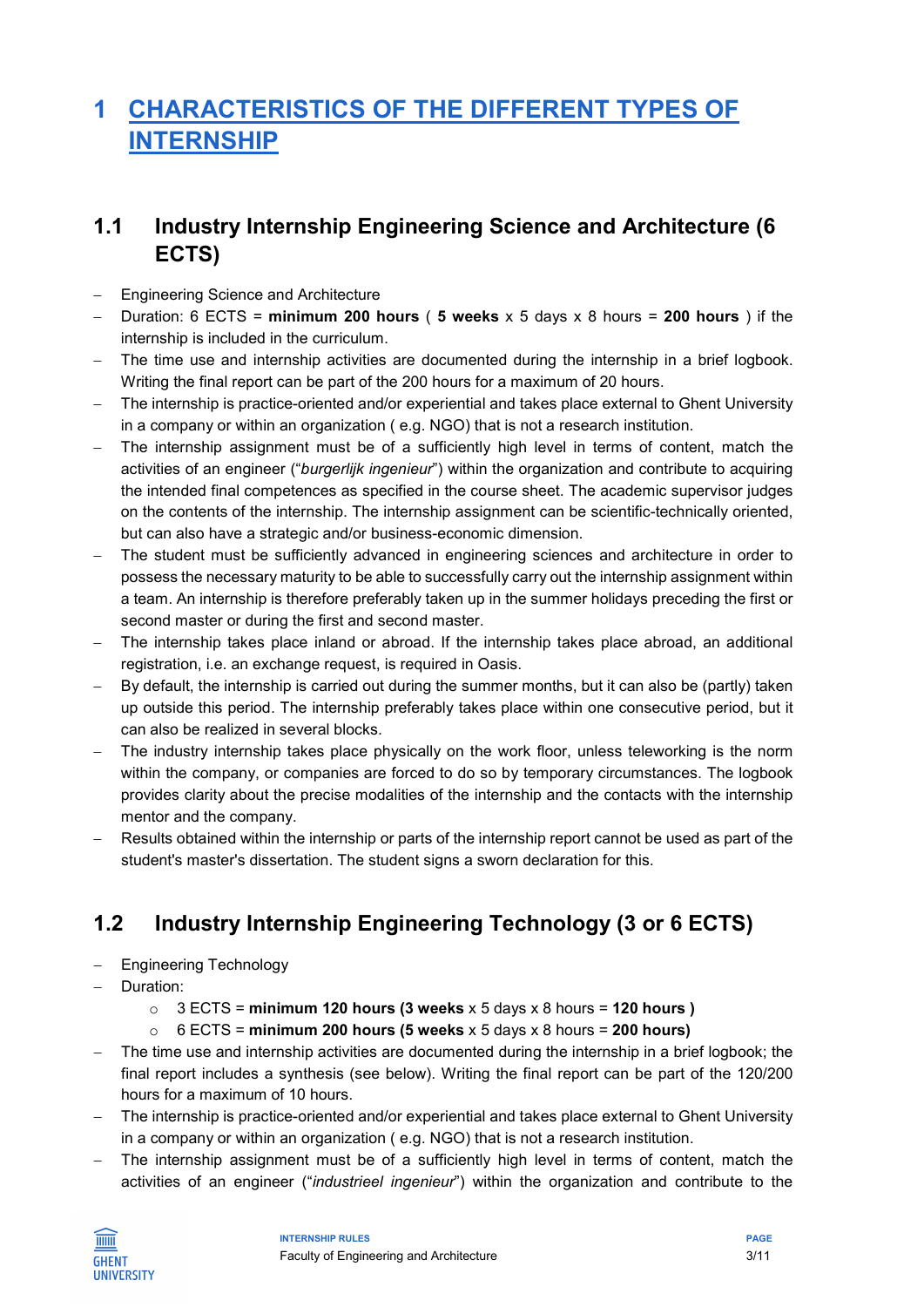acquisition of the intended final competences as specified in the course sheet. The academic supervisor judges on the contents of the internship.

- The student must be sufficiently advanced in engineering technology in order to possess the necessary maturity to be able to successfully carry out the internship assignment within a team. An internship is therefore preferably taken up in the summer holidays preceding or in combination with the last master.
- The internship takes place inland or abroad. If the internship takes place abroad, an additional registration, i.e. an exchange request, is required in Oasis.
- By default, the internship is carried out during the summer months, but it can also be (partly) taken up outside this period. The internship preferably takes place within one consecutive period, but it can also be realized in several blocks.
- The industry internship takes place physically on the work floor, unless teleworking is the norm within the company, or companies are forced to do so by temporary circumstances. The logbook provides clarity about the exact modalities of the internship and the contacts with the internship mentor and the company.
- Results obtained within the internship or parts of the internship report cannot be used as part of the student's master's dissertation. The student signs a sworn declaration for this.

### 1.3 Research Internship (3 or 6 ECTS)

- Some degree programmes Engineering Science and Architecture or Engineering Technology.
- Duration:
	- $\circ$  3 ECTS = minimum 120 hours (3 weeks x 5 days x 8 hours = 120 hours )
	- $\circ$  6 ECTS = minimum 200 hours (5 weeks x 5 days x 8 hours = 200 hours)
- The time use and internship activities are documented during the internship in a brief logbook. Writing the scientific final report can be part of the 120/200 hours for a maximum of 20 hours.
- Preferably in a research institution outside the own university, but research internships within the own university are possible. A research internship within the own university is always unpaid.
- The internship takes place inland or abroad. If the internship takes place abroad, an additional registration, i.e. an exchange request, is required in Oasis.
- $-$  By default, the internship is carried out during the summer months, but it can also be (partly) taken up outside of this period. The internship preferably takes place within one consecutive period, but it can also be realized in several blocks.
- A research internship generally aims at actively acquiring new skills, techniques or answering a specific research question based on (own) data. Literature research can be a limited part of the assignment (max 20%). Exceptions ( e.g. internships in the field of architectural history or architectural theory) are individually motivated and submitted for approval to the Internship Committee and the relevant study Programme Committee.
- The student must be sufficiently advanced in the programme in order to have the necessary maturity to be able to successfully carry out the internship assignment. A research internship is therefore preferably taken up in the summer holidays preceding the first or second master or during the first and second master.
- The internship takes place physically in the research group or institution. A research internship cannot be carried out via teleworking.
- Taking up a research internship is not an acquired right for the student. Research groups can in no way be obliged to offer a research internship. Access to a research internship can be granted by the research group or institution concerned after assessing the student's question and taking into account e.g. motivation, excellence, logistic possibilities to support the internship, ….
- Results obtained within the research internship or parts of the internship report cannot be used as part of the student's master's dissertation. The student signs a sworn declaration for this.

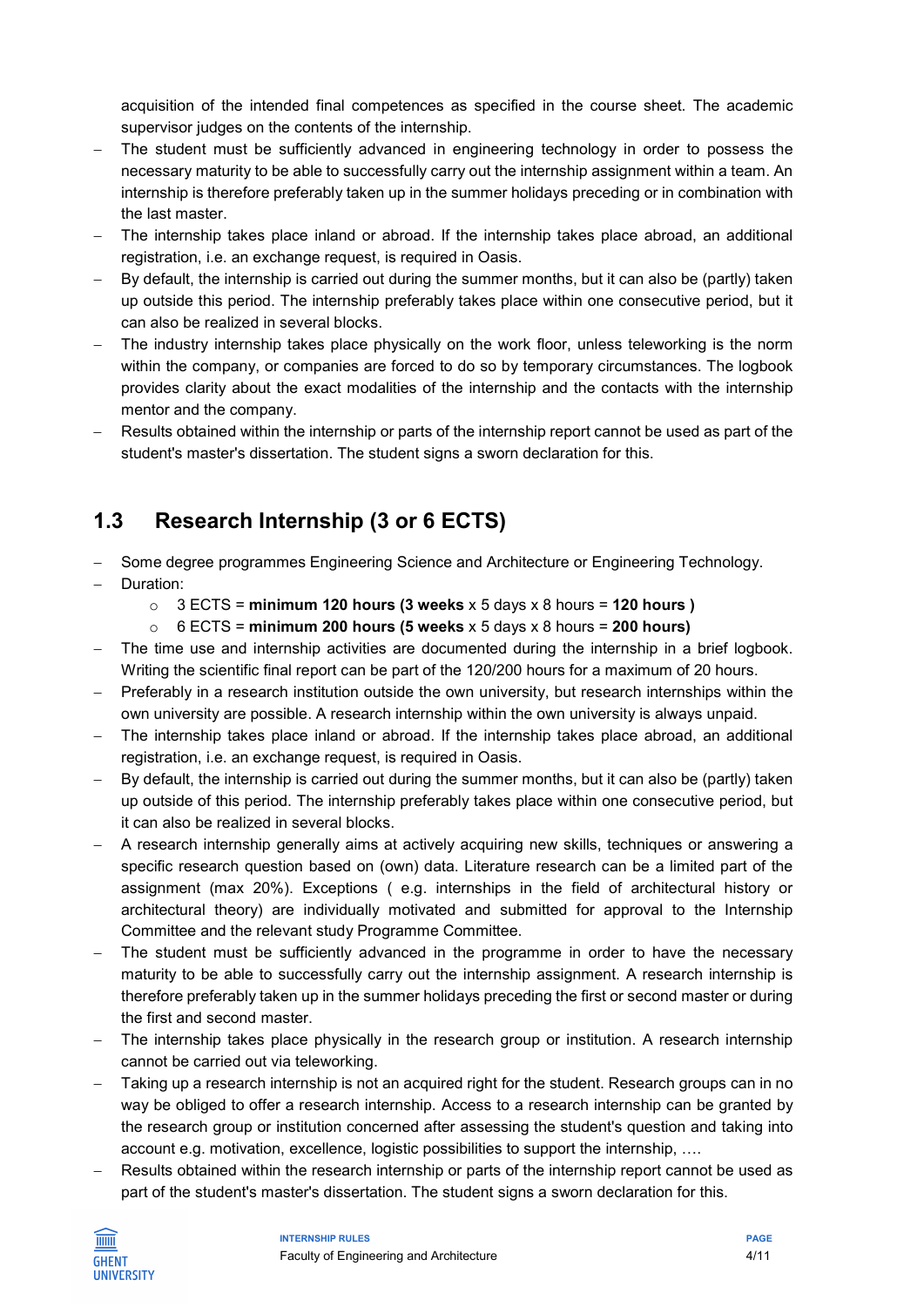# 2 WHEN DOES THE INTERNSHIP TAKE PLACE

Regardless of the type, the internship generally takes place during the summer holidays of calendar year xxxx in order to be included in the curriculum in academic year xxxx – xxxx + 1, but the internship can also be (partly) carried out outside this period. The internship is preferably taken up within one consecutive period, but it can also be realized in several blocks.

# 3 PROCEDURE AND TIMELINE

| <b>BEFORE THE INTERNSHIP</b>                                                                                                                                                                                                                                                                                                                                                                                              |                                                                                                                                    |  |  |  |  |
|---------------------------------------------------------------------------------------------------------------------------------------------------------------------------------------------------------------------------------------------------------------------------------------------------------------------------------------------------------------------------------------------------------------------------|------------------------------------------------------------------------------------------------------------------------------------|--|--|--|--|
| Find an internship                                                                                                                                                                                                                                                                                                                                                                                                        | Advice: start on time (December-<br>April for summer internships)                                                                  |  |  |  |  |
| Search academic supervisor                                                                                                                                                                                                                                                                                                                                                                                                | Advice: start on time (December-<br>April for summer internships)                                                                  |  |  |  |  |
| Uploading internship contract onto Plato, signed by all parties<br>(student, company, promoter).                                                                                                                                                                                                                                                                                                                          | Advice: 2-3 months before the<br>start of the internship (April-May<br>for summer internships)                                     |  |  |  |  |
| For internships abroad: register in Oasis (exchange<br>request)                                                                                                                                                                                                                                                                                                                                                           | Deadline: before the first<br><b>Monday in the month preceding</b><br>the start of the internship                                  |  |  |  |  |
| Complete administration in Plato, including details of the<br>company, details of the company internship mentor (in particular<br>the name and e-mail address), content of the internship and<br>uploading essential documents (internship contract, risk<br>analysis, workstation file (if necessary) and health certificate).<br>The Internship Committee only approves the internship after the<br>record is complete. | Deadline: 2 weeks before the<br>start of the internship, no later<br>than July 11 for internships that<br>start in July or August. |  |  |  |  |
| <b>DURING THE INTERNSHIP</b>                                                                                                                                                                                                                                                                                                                                                                                              |                                                                                                                                    |  |  |  |  |
| Do the internship and keep logbook                                                                                                                                                                                                                                                                                                                                                                                        | Logbook is uploaded as PDF to<br>Plato                                                                                             |  |  |  |  |
| <b>AFTER THE INTERNSHIP</b>                                                                                                                                                                                                                                                                                                                                                                                               |                                                                                                                                    |  |  |  |  |
| Submit logbook to Plato.                                                                                                                                                                                                                                                                                                                                                                                                  | Deadline: 1 week after the end<br>of the internship                                                                                |  |  |  |  |
| Submit your internship report to Plato*.<br>A sworn declaration is also submitted for research internships<br>(see 3.5. Documents to be submitted).                                                                                                                                                                                                                                                                       | <b>Deadline: 2 months after the</b><br>end of the internship and no<br>later than June 1*                                          |  |  |  |  |
| Assessment of the internship by the company internship mentor                                                                                                                                                                                                                                                                                                                                                             | Advice: within a week after<br>uploading the internship report                                                                     |  |  |  |  |

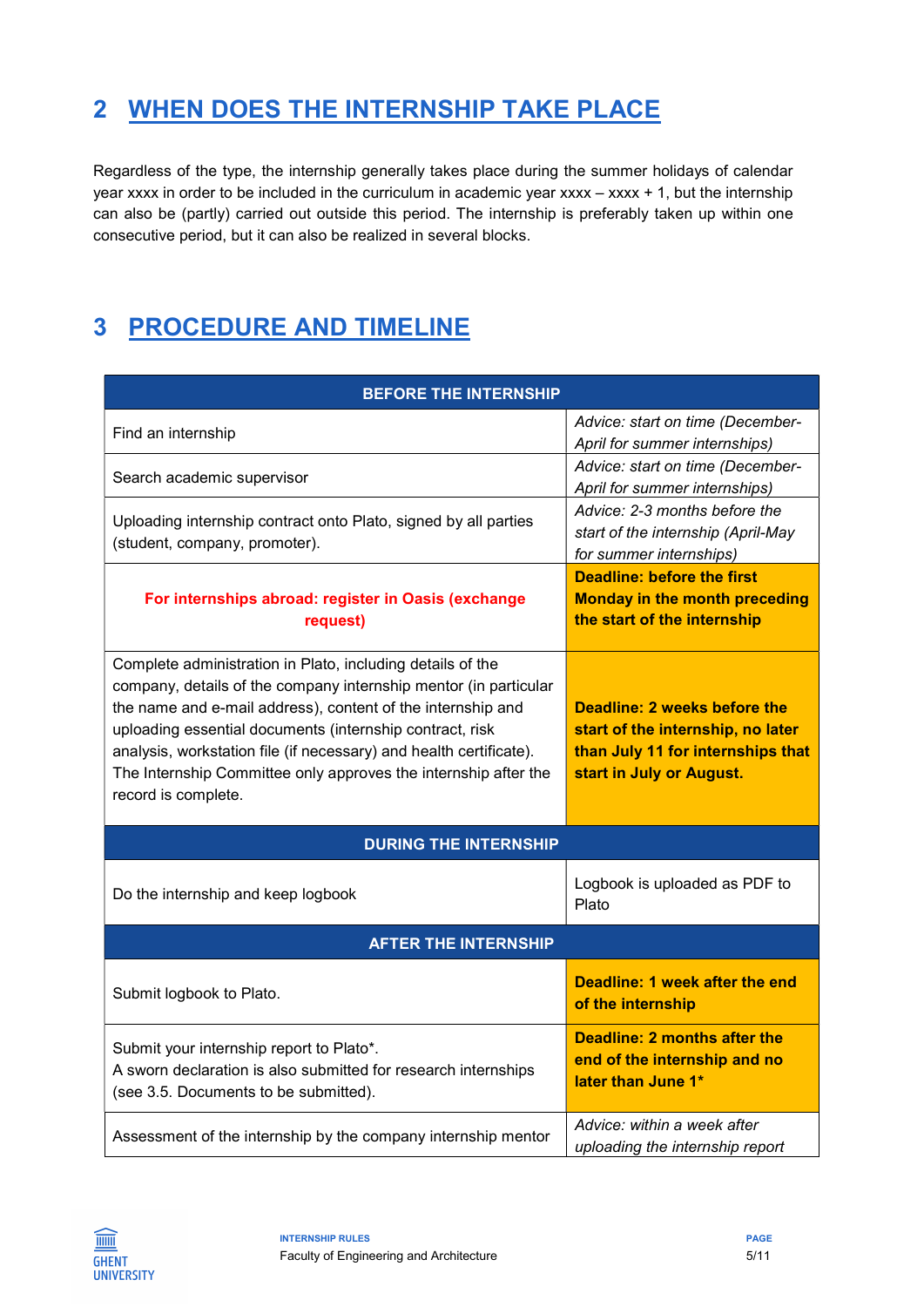|                                                          | Advice: within a week after |
|----------------------------------------------------------|-----------------------------|
| Assessment of the internship by the academic supervisor* | assessment of the company   |
|                                                          | internship mentor*          |
|                                                          |                             |

\* not applicable for voluntary internships.

### 3.1 Finding an internship

Students themselves are responsible for finding an internship. Internship offerings for industry internships can be found for example through student associations, but students can look for an internship or contact companies themselves, whether or not with the help of a professor(s' network). In Plato, students can get an overview of internships that were previously performed by students within the field of study since 2017.

With regard to research internships, Ghent University research groups can in no way be forced to offer a research internship. Students are accepted or not after assessment of the student's question and taking into account e.g. motivation, excellence, logistic possibilities to support the internship, ... While every student is entitled to take up an industry internship if it is allowed in the study programme, this is not the case for research internships.

### 3.2 The academic supervisor

The academic supervisor ('promotor') ensures, with or without personal contact with the internship company and the internship mentor, that the level of the internship offered is sufficiently high. The supervisor accepts the proposed internship agreement, signs it on behalf of the university and formally approves it in Plato. The supervisor is responsible for the final assessment, taking into account the assessment of the internship mentor. In the case of a industry internship, the supervisor has no direct link with the company or organization (e.g. business manager, employee, family ties,..). The supervisor has no family relationship with the student.

Supervisors can be:

- o Professorial staff members
- o Postdoctoral assistants
- o Research staff in the grade of postdoctoral staff member
- o Visiting professors
- $\circ$  Lecturers appointed by agreement with another university or university college

It is possible to differ from these categories, for lecturers-in-charge and co-lecturers within integrating academic university college programmes who were already appointed before 1 February 2013 as lecturer-in-charge or co-lecturer (see OER 2022-2023 article 59).

Before the start of the internship, the student seeks a supervisor within the Faculty of Engineering and Architecture who is specialized in the field of the internship. If the student cannot find a supervisor or cannot find a supervisor on time, the internship cannot be accepted and therefore cannot be included in the curriculum.

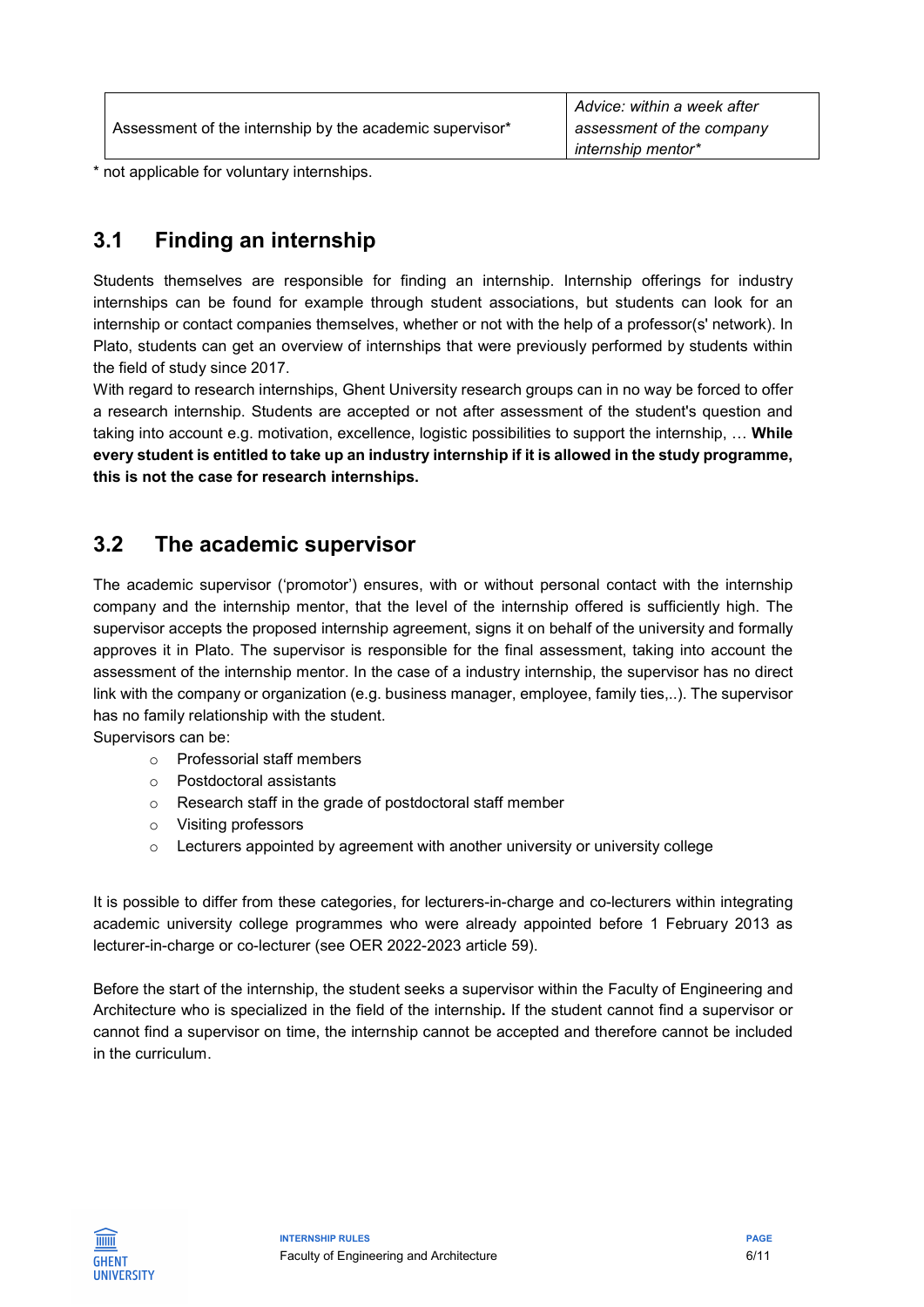### 3.3 Further steps in the procedure

The further steps in the procedure depend on a number of factors and the type of internship. The different steps are explained in detail in the step-by-step plans that can be found on the faculty website. Differences between the procedures include:

- $\circ$  Paid or unpaid internship: for a paid internship, the contract to be used is an employment contract between the company and the student
- o Internships to be included in the study programme or voluntary internships
- o Internships abroad organized by IAESTE

### 3.4 Approval of the internship by the chair of the Internship **Committee**

In addition to the approval by the supervisor, the internship application must always be approved by the Internship Committee, regardless of whether the internship will be included in the study programme. The Internship Committee (the chair) only approves the internship after it has been approved by the supervisor and after the student has uploaded all the necessary documents to Plato.

### 3.5 Documents to be submitted after completion of the internship

#### 3.5.1 Logbook

The logbook will be uploaded in PDF format to Plato no later than 1 week after the internship has ended .

#### 3.5.1.1 Industry Internship Engineering Science and Architecture and Research Internship

The student reports in tabular form the activities of the day, the hours worked and the location where they were performed. Both the student and the company internship mentor sign the logbook.

| Date                | Hours | Location | Short description of the day's activities |
|---------------------|-------|----------|-------------------------------------------|
| xx/xx/xx            |       |          |                                           |
|                     |       |          |                                           |
| yy / xy / xx        |       |          |                                           |
|                     |       |          |                                           |
| $\mathsf{^{To}tal}$ | ****  |          |                                           |

I confirm the correctness of the above information, student intern the company internship mentor

name and surname

name and surname

…………..

…………..

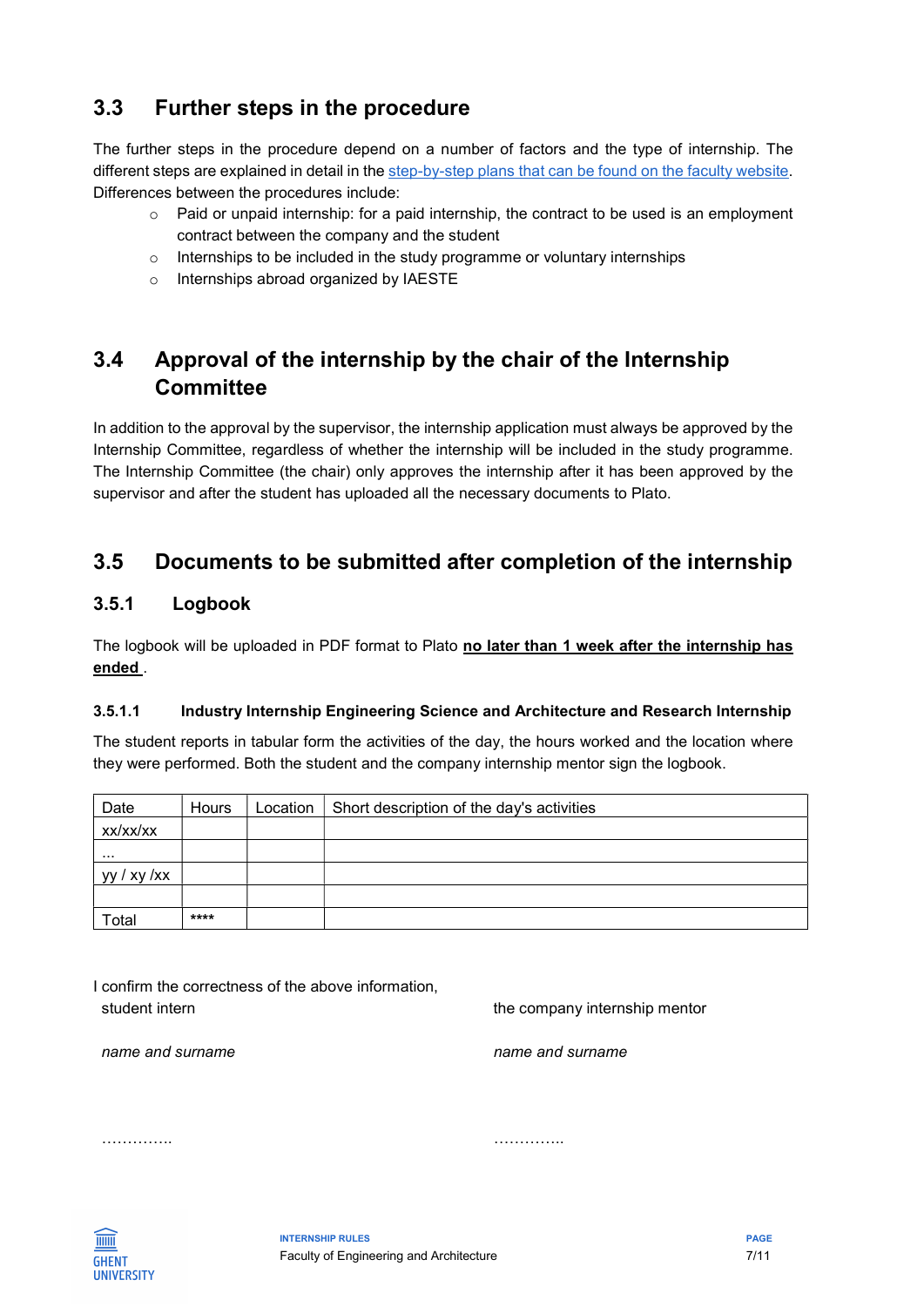#### 3.5.1.2 Industry Internship Engineering Technology

The student reports in tabular form the activities of the day, the hours worked, the location where they were performed and relevant results. Both the student and the company internship mentor sign the logbook.

| Date              | Hours | Location   Brief description of the day's activities and any relevant results |
|-------------------|-------|-------------------------------------------------------------------------------|
| XX/XX/XX          |       |                                                                               |
| $\cdots$          |       |                                                                               |
|                   |       |                                                                               |
|                   |       |                                                                               |
| otal <sup>-</sup> | ****  |                                                                               |

| I confirm the correctness of the above information, |     |
|-----------------------------------------------------|-----|
| student intern                                      | The |

company internship mentor

name and surname

name and surname

…………..

…………..

#### 3.5.2 Internship report (not applicable for voluntary internships)

Only students who include the internship as an elective course in the curriculum are required to write an internship report. The student contacts the supervisor to make agreements about the expected size and qualitative requirements of the internship report. The report, with any appendices, will be uploaded onto Plato no later than 2 months after the end of the internship and at the latest on June 1 for internships that take place during the academic year. The student makes the necessary agreements with the company internship mentor and the academic supervisor regarding whether or not to submit a physical copy of the report.

Students in an English-taught Master's degree programme write the report in English, unless the internship company or research institution explicitly wishes to deviate. All other students have the option of submitting the report in Dutch or English, whereby the language of the report is determined in consultation with the supervisor and the internship mentor.

The document uploaded to Plato is digitally archived.

The student signs a sworn declaration that the results obtained within the internship (industry internship or research internship) or parts of the internship report are not (or will not be) part of the student's master's dissertation.

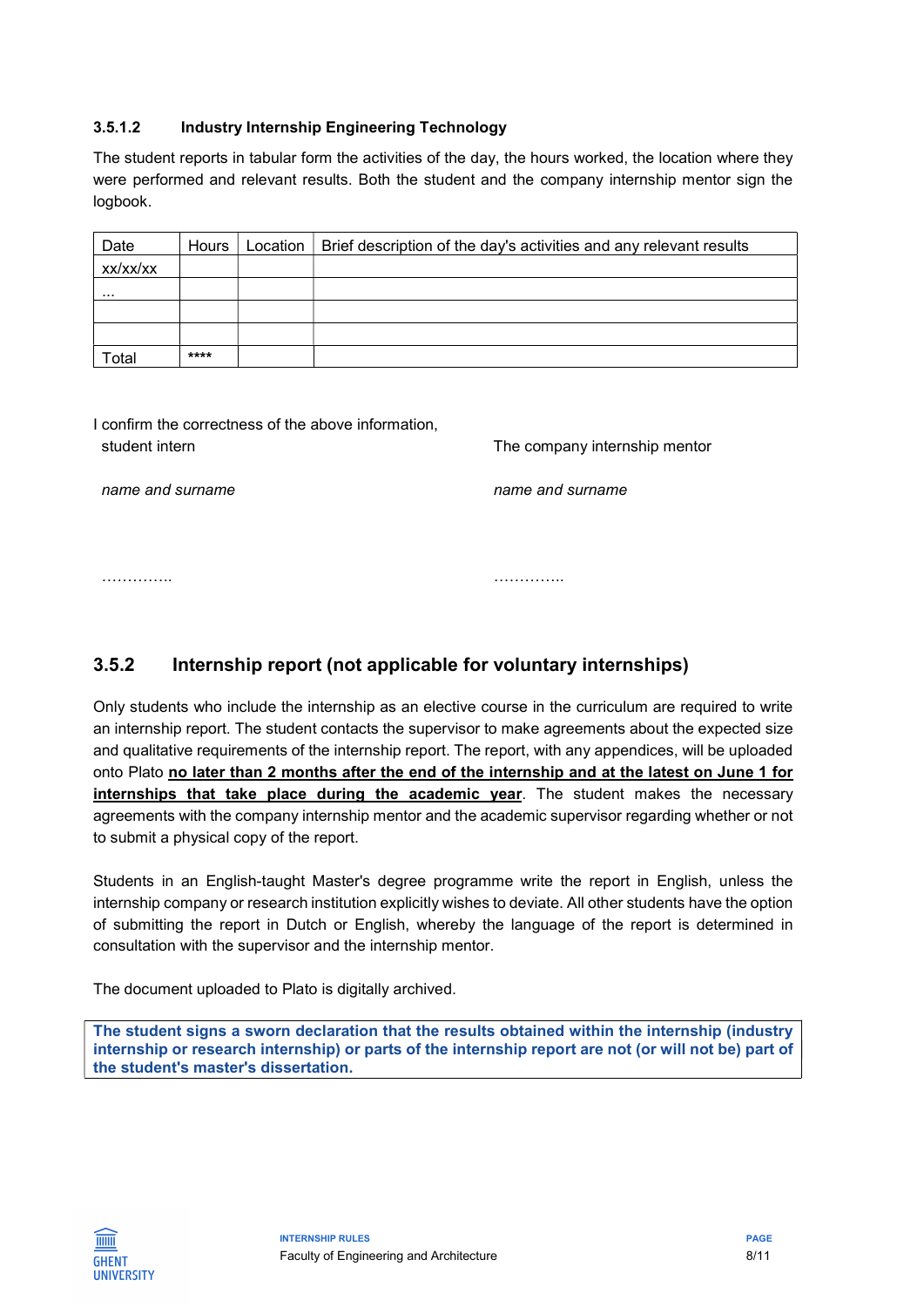#### 3.5.2.1 Industry Internship Engineering Science and Architecture

The report meets the following requirements:

- A minimum of 4000 and a maximum of 10000 words, not including figures, front page, table of contents or references. If necessary, the report may be supplemented with technical annexes.
- The internship report consists of 4 parts:
	- o Description of the company and its activities (max. 500 words)
	- o Description of the internship assignment
	- o Technical report of the internship
	- o Self-reflection and personal evaluation (max. 500 words)
- Writing the report can be part of the required 200 hours for a maximum of 20 hours.

#### 3.5.2.2 Industry Internship Engineering Technology

The report meets the following requirements:

- A minimum of 2000 and a maximum of 5000 words, not including figures, front page, table of contents or references. If necessary, the report may be supplemented with technical annexes.
- The internship report consists of 4 parts:
	- o Description of the company and its activities (max. 500 words)
	- o Description of the internship assignment
	- o A synthesis of the main results
	- o Self-reflection and personal evaluation (max. 500 words)
- Writing the report can be part of the required 120/200 hours for a maximum of 10 hours.

#### 3.5.2.3 Research Internship

The scientific report meets at least the following requirements:

- A minimum of 4000 and a maximum of 10000 words, not including figures, front page, table of contents or references. If necessary, the report may be supplemented with technical annexes.
- The scientific report may contain a limited literature search, but mainly describes the newly acquired data and/or skills.
- The report generally includes the following parts:
	- o Introduction to and background of the completed assignment
	- o Material and methods
	- o Results
	- o Discussion and conclusion
	- o References
- Writing the scientific report can be part of the required 120/200 hours for a maximum of 20 hours.

#### 3.5.3 Reports with confidential information

During the internship, students may come into contact with confidential information, or collect new information that cannot be made publicly available due to a student-signed non-disclosure agreement (NDA). If this is the case, an arrangement analogous to the one for master's dissertations containing confidential information will be applied:

- The student informs the supervisor that the internship contains confidential information.
- The supervisor indicates in Plato that the content of the report contains confidential information and sets or adjusts an embargo date in Plato.

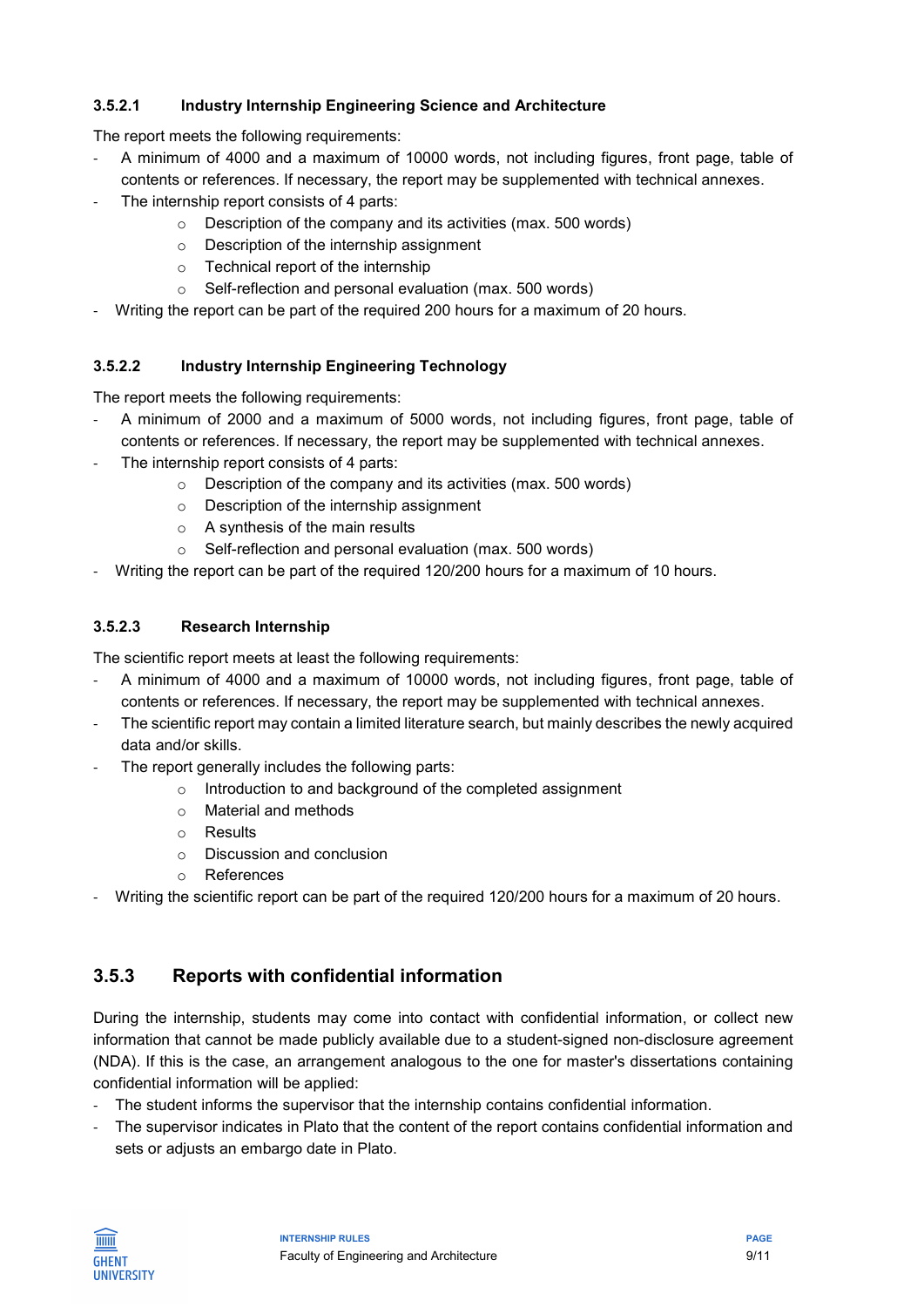-  $\,$  The student includes a <u>clause  $^1$ </u> in the report.

Note: It is ultimately up to the supervisor to decide whether sufficient information is available to assess the student's work. If necessary, the supervisor can also sign an NDA to be able to access information that is essential for the assessment of the internship.

### 4 EVALUATION OF THE INTERNSHIP

### 4.1 Assessment by the company internship mentor

In order to ensure the uniformity of assessment of the internship, the internship mentor of the company or research institution must complete a prescribed evaluation form; this evaluation form is completed by the internship mentor in Plato.

### 4.2 Assessment by the academic supervisor

After the evaluation by the company internship mentor, the academic supervisor assesses the internship and the content of the internship report on the basis of an evaluation form and a concise assessment report, available in Plato. The supervisor enters the final score in Plato.

Validation of the final quotation is done by the faculty internship coordinator via an electronic meeting with all supervisors. This consultation moment will take place on June 20 at the latest. The internship coordinator then takes care of the registration of the grades in Oasis.

### 4.3 Feedback from and to the student

When uploading the internship report, the student has the opportunity to provide feedback about the internship experience via an evaluation form (available in Plato) and/or an open comment field. This information is confidential and only visible to the supervisor and the faculty coordinator.

The student has access to the evaluation forms of the company internship mentor and supervisor and can make an appointment with both of them for further feedback.

The assessment forms are archived in Plato and remain available for the faculty coordinator.

1 http://www.ugent.be/ea/nl/faculteit/diensten/studentenadministratie/stage/stagereglementannex.pdf